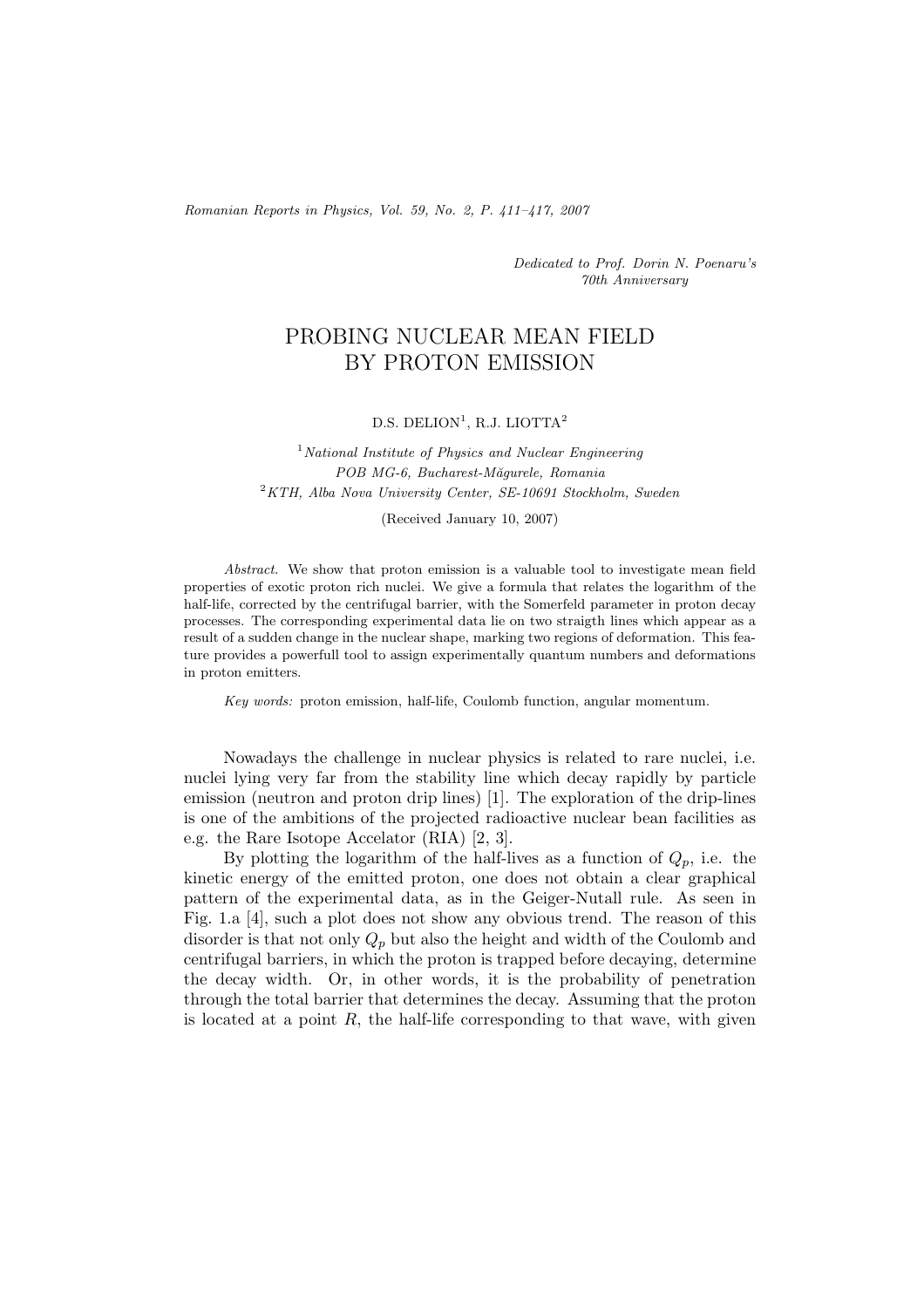angular momentum and total spin  $(l, j)$ , can be written as [5]

$$
T_{1/2} = \frac{\ln 2}{v} \left| \frac{H_l^{(+)}(\chi,\rho)}{s_{lj}(R,\beta)} \right|^2, \tag{1}
$$

where  $H_l^{(+)}$  is the Coulomb-Hankel spherical wave,  $\chi = 2(Z-1)e^2/(\hbar v)$  is the Somerfeld parameter, which determines the Coulomb barrier,  $Z$  is the charge number of the mother nucleus,  $v = \hbar k/\mu = \sqrt{2Q_p/\mu}$  is the asymptotic velocity of the outgoing proton,  $\mu$  is the reduced mass of the proton-daughter system,  $\rho = kR$  and the spectroscopic function is given by [6]

$$
s_{lj}(R,\beta) = \sum_{l'j'} K_{lj;l'j'}(R,\beta) s_{l'j'}^{(0)} f_{l'j'}(R,\beta),
$$
\n(2)

where  $s_{ij}^{(0)}$  is the so-called spectroscopic factor (the particle probability  $u_{ij}^2$ within the superfluid model) and  $f_{lj}$  are the components of the internal wave function (the standard Nilsson function within the adiabatic approach). The asymptotic propagator matrix is given by [6]

$$
K_{lj;l'j'}(R,\beta) \equiv H_l^{(+)}(\chi,\rho) \left[ \mathcal{H}^{(+)}(R,\beta) \right]_{lj;l'j'}^{-1} = \delta_{ll'} \delta_{jj'} + \Delta K_{lj;l'j'}(R,\beta). \tag{3}
$$

Here  $\mathcal{H}^{(+)}_{lj;l'j'}(R,\beta)$  is the matrix of solutions with an outgoing boundary behavior, i.e.  $\mathcal{H}_{lj;l'j'}^{(+)}(R,\beta) \to_{R\to\infty} \delta_{ll'}\delta_{jj'}H_l^{(+)}(\chi,\rho)$ . It is fully determined by the concrete form of the interaction. Thus, the relation (1) has the same form as in the spherical case, but for deformed systems the spectroscopic function is a superposition of the different channel components  $f_{li}$ . Our coupled channels calculations showed that, even for the most deformed emitter <sup>131</sup>Eu with  $\beta = 0.33$ , the nondiagonal contribution is relative small, i.e. max $(\Delta K) < 0.1$ , for distances at which the nuclear part of the interaction has vanishing values.

The ratio  $H_l^{(+)}/s_{lj}$ , entering Eq. (1) (which is just the inverse of the scattering amplitude in the  $(l, j)$  channel) does not depend upon the radius and this is an important test of accuracy in any coupled channels scheme. A good approximation of the Coulomb-Hankel function  $H_l^{(+)}$  for energies involved in proton emission is given by the WKB value, i.e. [5]

$$
H_l^{(+)}(\chi,\rho) \approx C_l(\chi,\rho)(\text{ctg }\alpha)^{1/2} \exp[\chi(\alpha - \sin \alpha \cos \alpha)]. \tag{4}
$$

The influence of the centrifugal barrier is fully contained in the function C*l*

$$
C_l(\chi,\rho) = \exp\left[\frac{l(l+1)}{\chi}\,\mathrm{tg}\,\alpha\right], \quad \cos^2\alpha = \frac{Q_p}{V_c(R)} = \frac{\rho}{\chi},\tag{5}
$$

where  $V_c(R)$  is the Coulomb potential at distance R. We will choose this distance as the matching radius, for which we will adopt the standard form, i.e.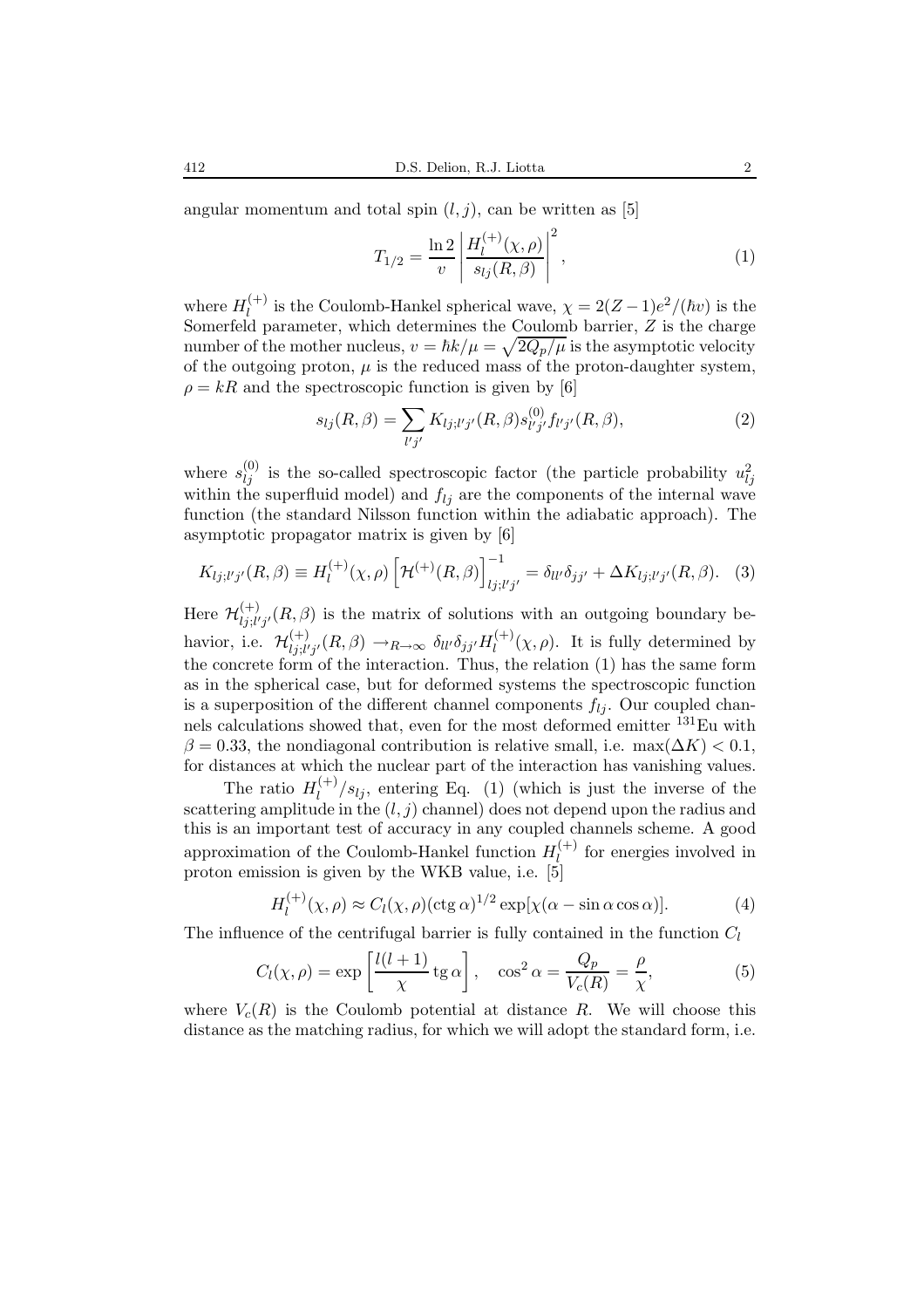

Fig.  $1 - a$ ) Logarithm of the experimental half-lives corresponding to proton decay as a function of the Q-value. The data are taken from Ref. [4]; b) values of  $log_{10} T_{red}$ , Eq. (6), as a function of the Coulomb parameter  $\chi$ , The numbers labelling the different symbols correspond to the *l*-values of the outgoing proton. The two lines are computed according to Eq. (8).

 $R = 1.2(A_d^{1/3} + A_p^{1/3})$ , where  $A_d$  is the mass number of the daughter nucleus and  $A_p = 1$ . The dependence of the centrifugal factor upon the distance, entering through  $\alpha$ , is very weak around that value of R. Defining a reduced half-life as

$$
T_{red} = \frac{T_{1/2}}{C_l^2} = \frac{F(\chi, \rho)}{|s_{lj}(R, \beta)|^2},\tag{6}
$$

where

$$
F(\chi, \rho) = \frac{\ln 2}{v} \operatorname{ctg} \alpha \exp[2\chi(\alpha - \sin \alpha \cos \alpha)], \tag{7}
$$

one sees that  $T_{red}$  should not depend upon the angular momentum  $l$  if plotted against the dimensionless Coulomb parameter  $\chi$ . Moreover,  $\log_{10} T_{red}$  which, according to Eq. (7), is proportional to  $2\chi(\alpha-\sin\alpha\cos\alpha)$ , is a linear function of  $\chi$  independently of the value of l, provided the velocity v, the function  $s_{lj}$ and the parameter  $\alpha$ , which depend upon the Q-value, has a smooth behaviour in this logarithmic scale. Notice that the value of T*red* is model independent since the only theoretical quantity entering in its definition is the function  $C_l^2$ ,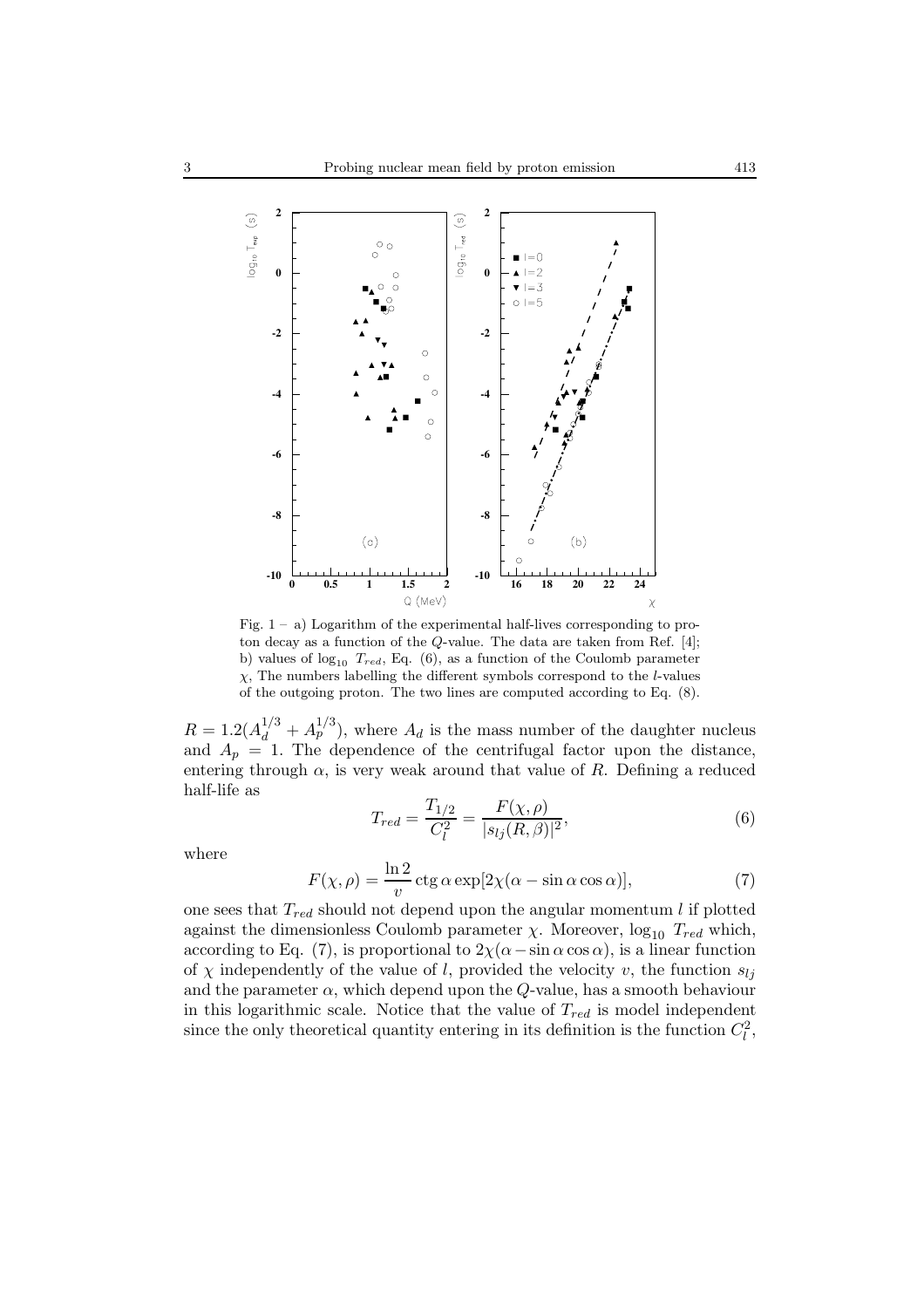which is a by-product of the barrier penetration process. But it is important to stress that this entire analysis is based upon the assumption that the proper value of *l*, that is the one that determines the experimental half-life  $T_{1/2}$ , is used. Otherwise, and since  $T_{1/2}$  is strongly *l*-dependent, that straight line pattern would be completely spoiled.

To check the rather straightforward conclusions reached above we evaluated  $log_{10} T_{red}$  in cases where experimental data are available, as shown in Table 1 of the reference [7]. We considered proton emitters with  $Z > 50$  and angular momentum as given in Ref. [4]. The value of the proton angular momentum *l* outside the nucleus is extracted from theoretical predictions.



Fig. 2 – a) Dependence of the quadrupole deformation parameter  $\beta$  upon the charge number  $Z$ . Dark circles correspond to nuclei with  $Z < 68$ . Notice that  $\beta$  is the same in this scale for the isotopes  $C_s$  and also for the two states in  $H_o$ ; b) the logarithm of the spectroscopic function  $s_{l,i}^{-2}$ , defined by Eq. (1), *versus* the charge number Z.

With the values of  $l, \chi$  and  $log_{10} T_{red}$  of we produced the plot shown in Fig. 1.b. Amazingly enough, the points lie all approximately along two straight lines. The nuclei on the upper line correspond to the emittrs with  $Z < 68$ . Using a fitting procedure we found that the experimental half-lives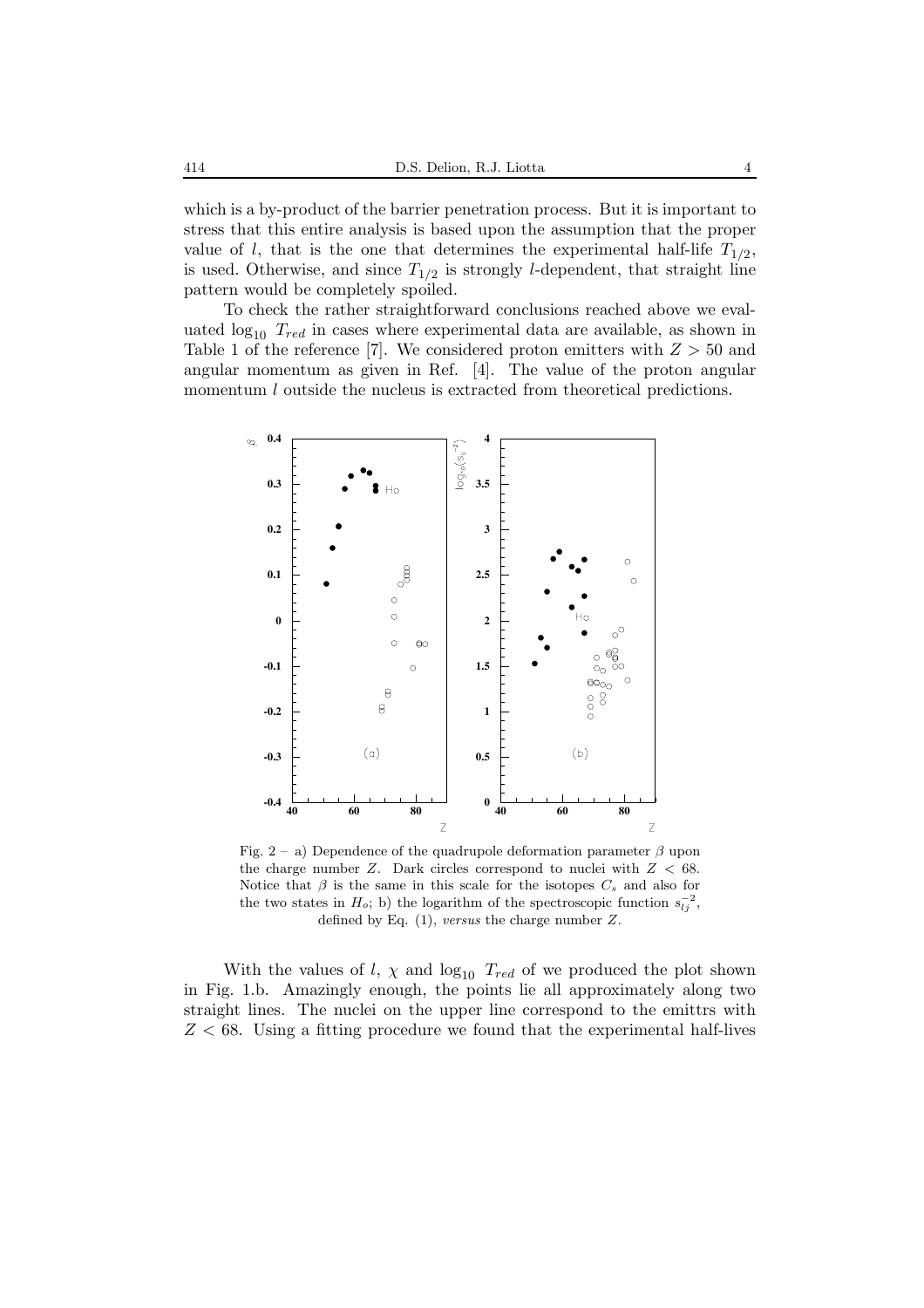can be reproduced by the formula

$$
\log_{10} T_{red}^{(k)} = a_k(\chi - 20) + b_k,
$$
  
\n
$$
a_1 = 1.31, b_1 = -2.44, Z < 68
$$
  
\n
$$
a_2 = 1.25, b_2 = -4.71, Z > 68,
$$
\n(8)

where  $k = 1$  corresponds to the upper line in Fig. 1.b. The standard errors are  $\sigma_1 = 0.26$  and  $\sigma_2 = 0.23$ , corresponding to a mean factor less than two.

These two straight lines may have been induced either by a brusque change in the Q-values or in the structure of the different emitters, or by both. The Q-value dependence affects only the function  $F(\chi, \rho)$ , but our analysis showed that the two lines cannot be explained in this way. This forces us to conclude that although there is a change in the Q-values at  $Z = 65$  (which can also be seen by plotting the dependence of  $\rho$  versus  $Z$ ), this effect can not be the only reason behind the two straight lines of Fig. 1.b. The only other source that may contribute to that alignment is an abrupt change in the nuclear structure of the emitters. We therefore correlated the deformation values calculated in Ref. [8] with the determined half-lives.

In Fig. 2.a we show the deformation parameter  $\beta$  as a function of Z. At the proton drip line between  $Z = 67$  and  $Z = 69$  occurs a pronounced change, from a large prolate shape with  $\beta \approx 0.3$  to an oblate shape with  $\beta \approx -0.2$ . These shapes are substantiated by measurements of moments of inertia. In order to analyse the dependence of the half-life upon the internal structure of the nucleus we plot in Fig. 2.b the quantity  $s_{1i}^{-2}$  as a function of the charge number Z. It is worthwhile to emphasize once again that this is a model independent function.

One remarks a striking correlation between Figs. 2.a and 2.b. After the jump occurrying at  $Z = 68$ , where a brusque shape change occurs, the deformation of the nuclei lying on the lower line smoothly increases. One can then assert that these lines reflect two regions of nuclei separated by a sharp transition between the prolate and oblate regimes.

Moreover, if one represents the dependence of  $s_{li}^{-2}$  versus  $\beta$  one obtains the distribution in Fig. 3, which is clearly clustered around the two dashed lines. In one uses this linear dependence for  $s_{li}^{-2}$  as a function of  $\beta$  to estimate the half-lives one obtains exactly the two lines in Fig. 1.b.

There is a point in Fig. 1.b that deviates conspicuosly from the upper straight line. That is the solid square corresponding to  $^{141}$ Ho<sup>\*</sup>. In Fig. 2 a one sees that this nucleus is situated at the border between the two regions of deformation, which is consistent with the interpretation given here to the behaviour of  $log_{10} T_{red}$  since the decay proceeds in this case from an excited state. Therefore not only the deformation but also nuclear structure effects,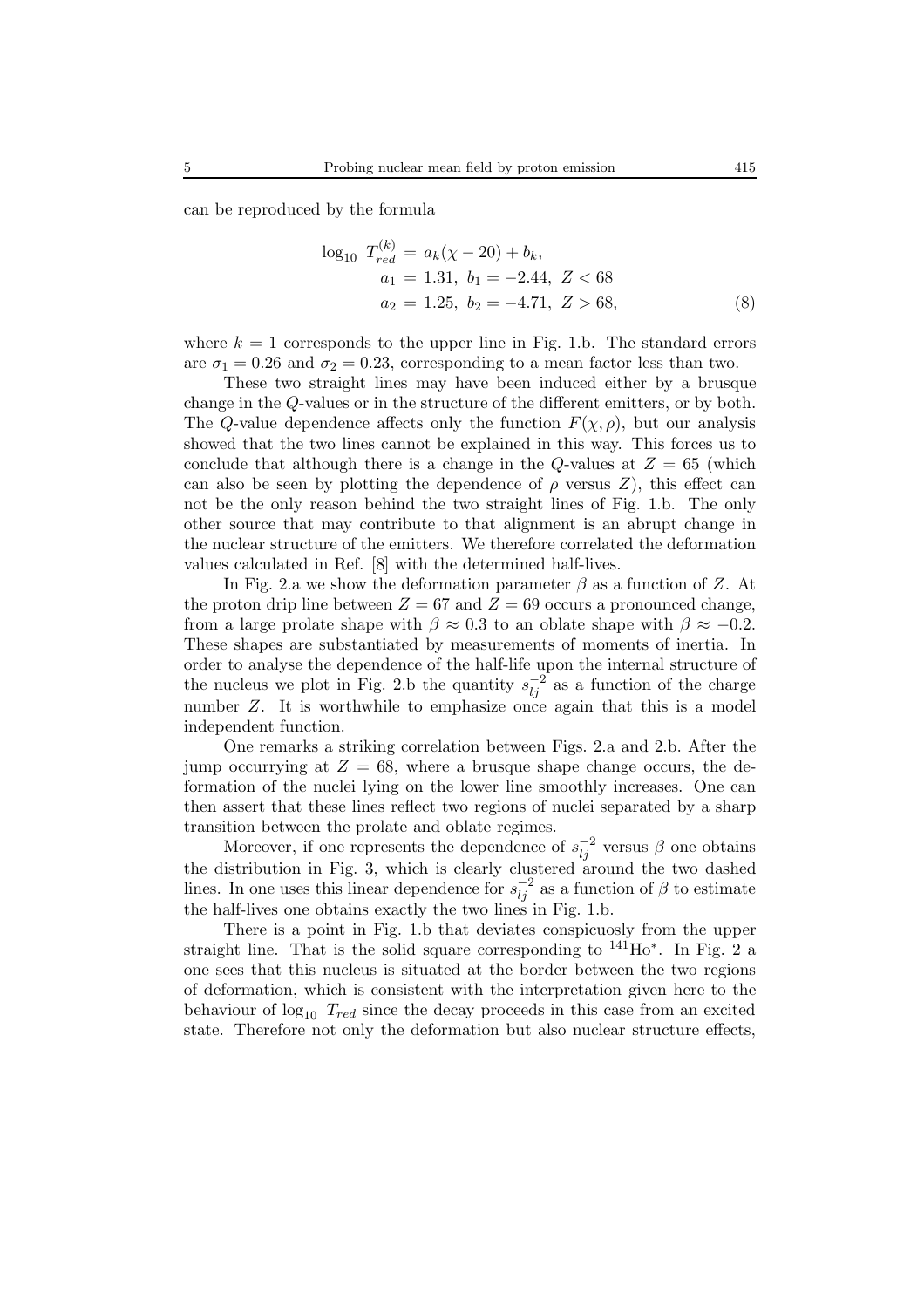

Fig. 3 – The logarithm of the spectroscopic function  $s_{1i}^{-2}$ , defined by Eq. (1), versus the quadrupole deformation parameter  $\beta$ .

absent in the adjacent nuclei, become important, as can be seen by comparing Figs. 2.a with 2.b.

The remarkable agreement between the data and the straight lines behaviour shown in Fig. 1.b can hardly be considered accidental. Will all nuclei lie on these two lines or will another region in the nuclear chart occur, with yet another line ? These are important questions to answer and we encourage further experimental efforts directed to the measurement of half-lives and Q-values in proton decays.

In conclusion we have shown in this paper that the proton half-lives are strongly correlated with the nuclear shapes. The simple formula for proton decay (Eq. (8)) is the equivalent of the Geiger-Nutall rule. This formula allows one to assign presicely the spin and parity of proton decaying states. The only quantities that are needed are the half-life of the mother nucleus and the proton Q-value. As a function of these quantities, corrected by the centrifugal barrier (Eq. (6)), the experimental data lie along two straight lines. Since the decay probability is strongly dependent upon the orbital angular momentum l of the decaying proton, only properly assigned l-values will fit into those straight lines. Moreover, these two lines appear as a result of a sudden change